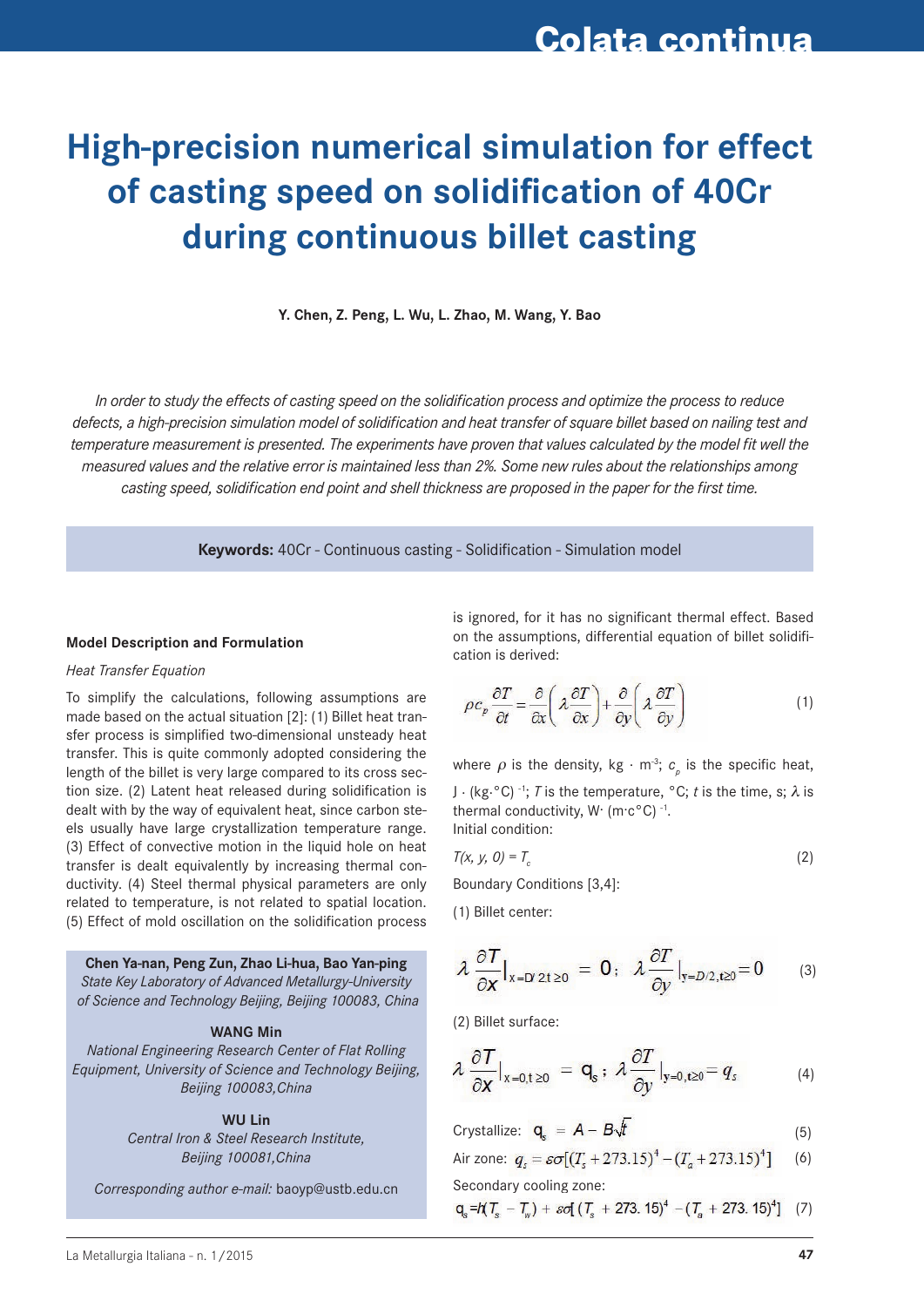where  $q_s$  is surface heat flux, W·m<sup>-2</sup>; A, B is constant;  $\varepsilon$ is radiation coefficient, 0,8;  $\sigma$  is Boltzmann constant, 5.67x10<sup>-8</sup> W  $(m^2 \cdot K^4)^{-1}$ ,  $T_s$ ,  $T_w$ ,  $T_a$  are the slab surface temperature, cooling water temperature and ambient temperature respectively, °C; *h* is heat transfer coefficient in secondary cooling zone W·(m<sup>2</sup>·°C)<sup>-1</sup>.

The heat transfer coefficient in secondary cooling zone is one of the most important parameters to describe the heat transfer effect in secondary cooling zone. The relationship of heat transfer coefficient and the water flow density is shown in Table 1. The form of these equations is basically the same as in the references $[5-8]$ . However, parameters were modified to match the results of both the nail-shooting experiments and the measured surface temperature listed in part 2. Considering that the properties of steel and the calculation method were fixed, the boundary condition was the most influential factor. Therefore, modification of these equations should be acceptable according to measured shell thickness and surface temperature.

| Section                                     | 150 mm x 150 mm          |
|---------------------------------------------|--------------------------|
| Foot roller segment                         | $hW = 0.32 \times 0.341$ |
| First segment in<br>secondary cooling zone  | $hW = 0.3 \times 0.321$  |
| Second segment in<br>secondary cooling zone | $hW = 0.28 \times 0.312$ |
| Third segment in<br>secondary cooling zone  | $hW = 0.26 \times 0.292$ |

*Tab. 1 - The relationship of Heat transfer coefficient and the flow-density*

The real cooling behavior in secondary cooling zone is that the billet surface temperature decrease under the spray zone, while billet surface temperature increase outside the region, considering the number of nozzles and spray cooling range [9]. As a result, the slab surface outside the spray zone is dealt by radiation heat transfer as the formula (6), while water flow density of slab surface in the spray zone is calculated by formula (8), combining nozzle parameters shown in Table 2.

$$
W = 1000Q_{v} / (N_{i} \cdot \pi \cdot (\frac{d_{w}}{2})^{2}) / 3600
$$
 (8)

$$
d_w = 2d_{os}\left(\tan\frac{\Omega}{2}\right) \tag{9}
$$

Where *W* is water flow density,  $L$ · $(m^2·s)^{-1}$ ;  $Q_w$  is water volume, m<sup>3</sup>·h<sup>-1</sup>;  $N_i$  is numbers of nozzles;  $d_{w}$  is the diameter of spray, m;  $d_{bc}$  is distance between the nozzle and the surface of the slab, m;  $\Omega$  is nozzle angle.

### *Model Parameters*

Chemical composition of 40Cr steel is shown in Table 3. The temperature of solid-liquid phase line is calculated by empirical formula. The liquidus temperature is 1495 °C and the solidus temperature is 1433 °C. The solid phase

| Segment        | Rows<br>οf<br>nozzles | <b>Numbers</b><br>per row | Flat /<br>Arc<br>surface | nozzle<br>angle | from<br>surface/<br>mm | Distance Diameter<br>οf<br>spray/<br>mm |
|----------------|-----------------------|---------------------------|--------------------------|-----------------|------------------------|-----------------------------------------|
| Foot<br>roller | 2                     | $\overline{2}$            | Arc                      | 60              | 115                    | 132.8                                   |
|                | 2                     | $\overline{2}$            | Flat                     | 60              | 115                    | 132.8                                   |
| First          | 6                     |                           | Arc                      | 60              | 104                    | 120.1                                   |
|                | 6                     |                           | Flat                     | 60              | 104                    | 120.1                                   |
| Second         | 7                     |                           | Arc                      | 60              | 106                    | 122.4                                   |
|                | 7                     |                           | Flat                     | 60              | 106                    | 122.4                                   |
| Third          | 6                     |                           | Arc                      | 60              | 106                    | 122.4                                   |
|                | 6                     |                           | Flat                     | 60              | 106                    | 122.4                                   |

density is taken as 7434kg $\cdot$ m<sup>-3</sup>; the liquid phase density is taken as 6847 kg $\cdot$ m<sup>-3</sup>; the two-phase region density is taken as 7134 kg·m<sup>-3</sup>. Latent heat of solidification is dealt by the equivalent heat capacity, and 40Cr latent heat is taken as 272 kJ  $\cdot$  kg<sup>-1</sup>, compared with specific heat of solid phase 647 J·(kg·°C)-1 and specific heat of liquid phase 828 J·(kg·°C)-1. The thermal conductivity of solid phase is 30 W  $\cdot$  (m  $\cdot$  °C) <sup>-1</sup>, while the thermal conductivity of liquid phase is larger 1 to 4 times than solid phase, and two-phase region is the average value between solid phase and liquid phase. Basic parameters of caster: casting machine radius 8m, casting machine metallurgical length 26m, crystallizer effective length 0.8m, foot roller length 0.363m, length of first segment in secondary cooling zone 0.989m, length of second segment in secondary cooling zone 1.695m, length of third segment in secondary cooling zone 2.465m.

| Element C   Si   Mn   P   S   Cu   Ni   Cr           |  |  |  |  |
|------------------------------------------------------|--|--|--|--|
| Content 0.405 0.27 0.65 0.0225 0.0225 0.18 0.27 0.95 |  |  |  |  |
|                                                      |  |  |  |  |

*Tab. 3 - Chemical composition (in mass pct) of 40Cr*

### *Model Solution and Verification*

Combined with model and parameters above, temperature field and solidified shell thickness can be obtained by the calculation program, which is developed by VB.net. The model is verified by nailing test and temperature measurement [10]. Nail shooting is one of the best ways to measure the thickness of the steel solidified shell, is easy to operate, and is reliable [11]. Sulphur carried in the steel nail is used as a tracer agent in nail shooting to measure the solidified shell thickness of the billet. During casting the steel nail was shot into the billet perpendicular to the surface by a nail shooting gun (as shown in Fig. 1). The nails had sufficient momentum to penetrate the solid shell and the tips would melt in the liquid steel. In this way, the sulphur element was quickly distributed into the molten steel. According to the morphology of the steel nail, the thickness of the solidified shell can be measured. The steel nails used were made of steel 60Si2MnA and the chemical composition is shown in Table 4. The calculated melting point of the steel nails is 1460~1490°C.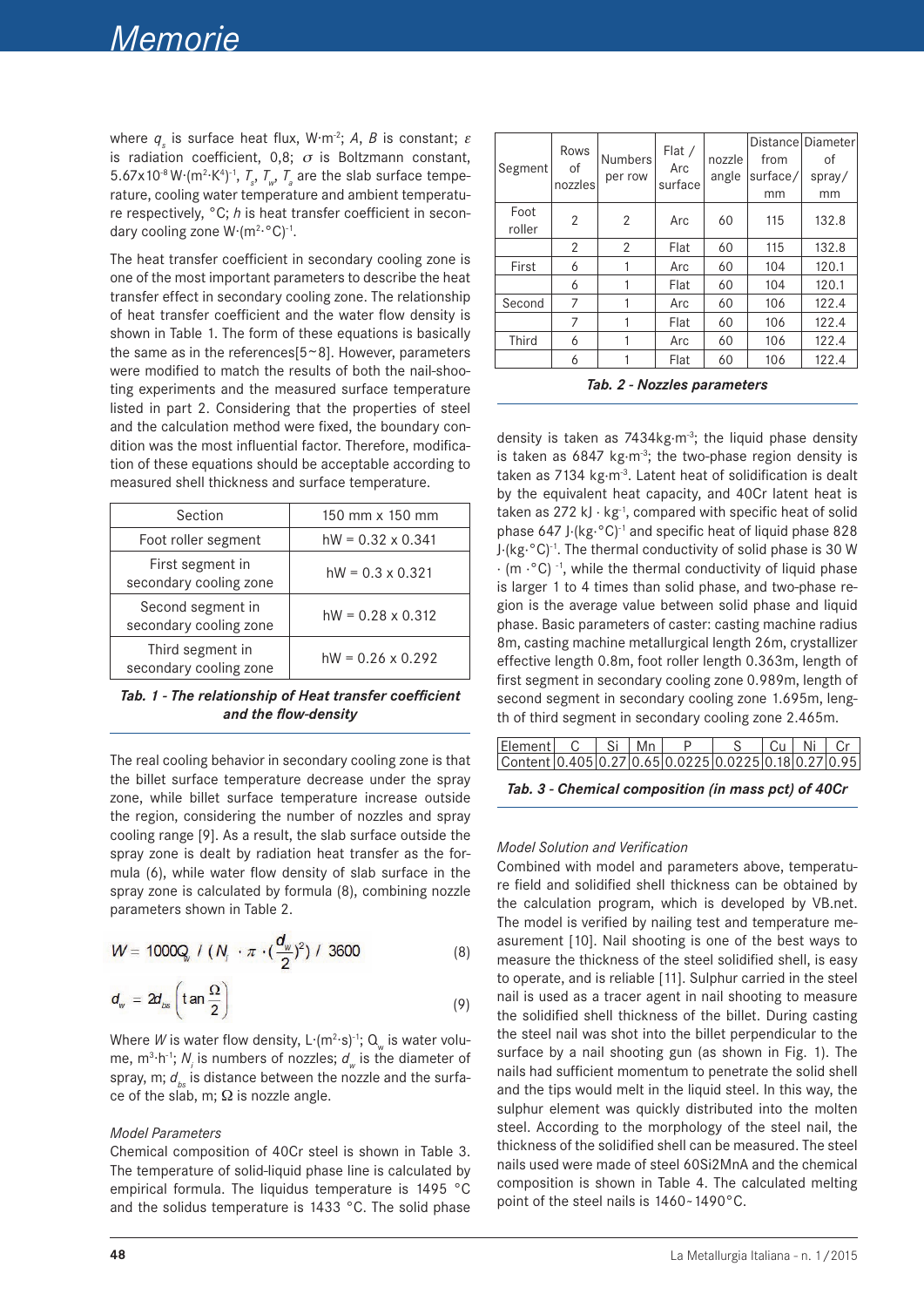# **Colata continua**



*Fig. 1 - Nail shooting gun*



*Fig. 2 - Photo of etched pin-shooting samples with different casting speed. (a) 2.10m/min; (b) 2.40m/min; (c) 2.47m/min*

| Element |  | Mn                                                 | Cr   Other |
|---------|--|----------------------------------------------------|------------|
|         |  | $ Content 0.56~0.64 1.60~2.00 0.60~0.90  \le 0.35$ |            |

*Tab. 4 - Chemical composition (in mass pct) of steel nails*



*Fig. 3 - Temperature field and solid-liquid phase partition of longitudinal section with different casting speed. (a) 1.9m/min; (b)2.1m/min; (c) 2.3m/min*



*Fig. 4 - Effect of casting speed on temperature of billet* 

|             | Pouring     |                     |                 | Flow rate   Flow rate |           | Flow       | Flow rate          | Tab. 5 - Validation |
|-------------|-------------|---------------------|-----------------|-----------------------|-----------|------------|--------------------|---------------------|
| steel grade | Temperature | Casting<br>speed    | Flow rate of    | of foot               | of $1st$  | rate of    | of 3 <sup>rd</sup> | tests conditions    |
|             | ∕°C         | $/m \cdot min^{-1}$ | mold $/(m^3/h)$ | zone $/$              | zone $/$  | $2nd$ zone | zone $/$           |                     |
|             |             |                     |                 | $(m^3/h)$             | $(m^3/h)$ | $/(m^3/h)$ | $(m^3/h)$          |                     |
|             | 1521        | 2.01                | 122.2           | 5.19                  | 5.56      | 4.81       | 3.00               |                     |
|             | 1521        | 2.10                | 122.3           | 5.36                  | 5.85      | 5.05       | 3.16               |                     |
| 40Cr        | 1520        | 2.4                 | 122.3           | 6.22                  | 6.65      | 5.76       | 3.55               |                     |
|             | 1518        | 2.47                | 122.5           | 6.4                   | 6.84      | 5.93       | 3.66               |                     |

In this study, the rivet nail-shooting position was the middle point of right surface 10.34m away from meniscus. Meanwhile, surface temperature at the same point was also measured by infrared thermometer for over 100s and recorded every 0.5s. The validation tests conditions are shown in Table 5. After the nail-shooting sample was lathed, etched in hot hydrochloric acid for 30min and photographed, shell thicknesses were measured by pixels in pictures, as shown in Fig. 2. Model predictions are listed and compared with experiment results in Table 6. The results show that values calculated by the model fit well the measured values and the relative error is maintained less than 2%. Thus, the model was proved to be highly accurate.

# **Model results and Discussion**

*Effects of casting speed on the temperature field and solidification process*

Temperature field and solid-liquid phase partition of longitudinal section are shown in Fig. 3 when the casting speed was taken 1.9, 2.1, 2.3 m/min, separately [12]. Fig. 3 shows visibly that with the casting speed increases, the isotherms moves to the casting direction, liquid phase re-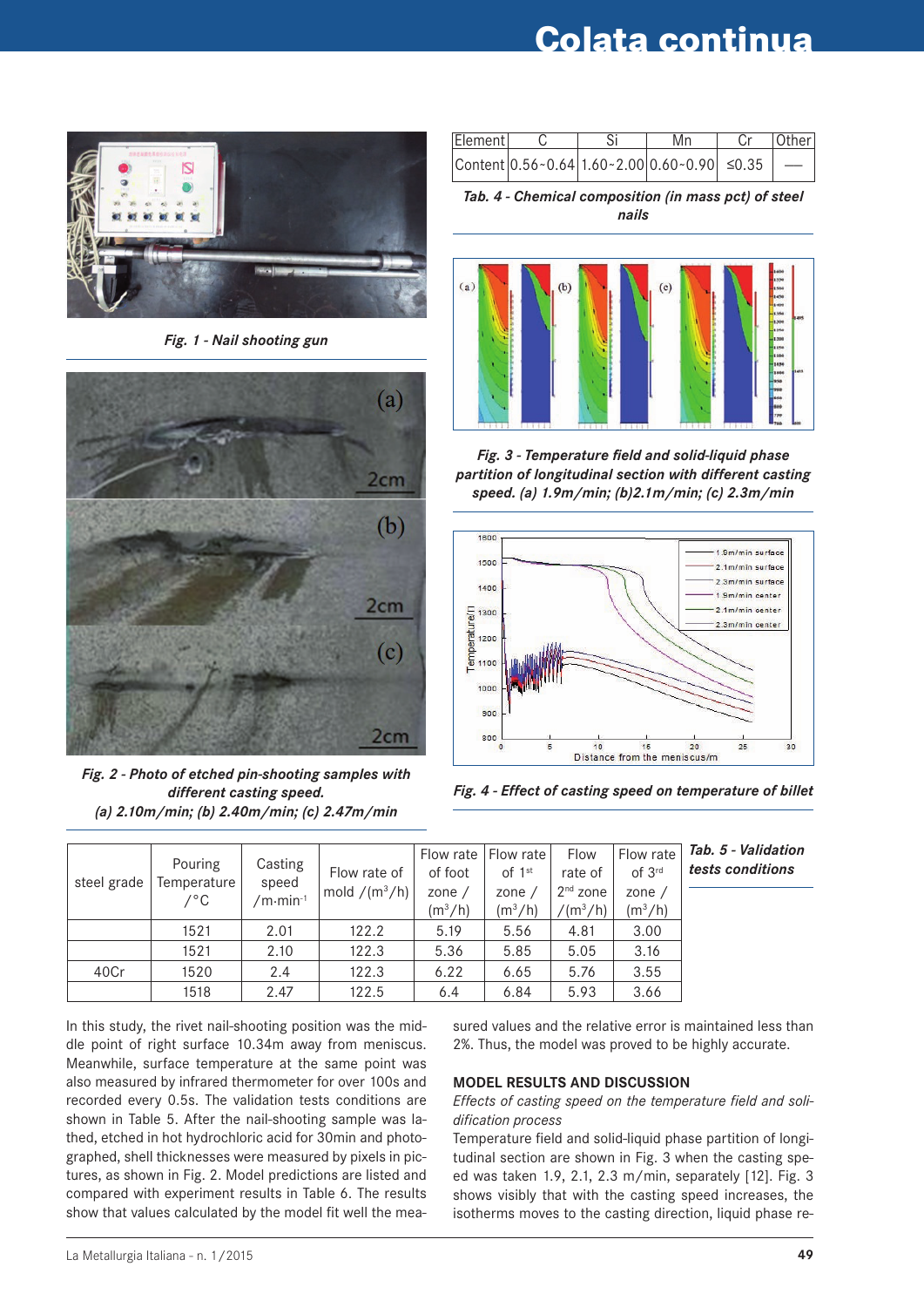

*Fig. 6 - Shell thickness at the outlet of mould with different casting speed* 



*Fig. 8 - Effect of superheat on temperature of billet Fig. 9 - Effect of superheat on thickness of shell*

| Casting<br>speed/<br>$m \cdot min^{-1}$ | Measured<br>results/mm | Calculated<br>results/mm | Error,% |
|-----------------------------------------|------------------------|--------------------------|---------|
| 2.10                                    | 56.4                   | 55.7                     | 1.24    |
| 2.4                                     | 51.0                   | 50.2                     | 1.57    |
| 2.47                                    | 44.8                   | 43.9                     | 2.01    |

*Tab. 6 - Comparison between measured and calculated shell thickness*

| Casting<br>speed/<br>$m \cdot min - 1$ | Measured<br>results/°C | Calculated<br>results/°C | Error,% |
|----------------------------------------|------------------------|--------------------------|---------|
| 2.01                                   | 1090                   | 1100                     | 0.92%   |
| 2.10                                   | 1100                   | 1115                     | 1.36%   |

*Tab. 7 - Comparison between measured and calculated surface temperature*



*Fig. 7 - Solidification end point with different casting speed*



gion and two-phase region expanded, liquid core length increases significantly. Effects of casting speed on temperature of billet and thickness of shell are shown in Fig. 4 and Fig. 5. As shown in the figures, when casting speed increase by 0.1m/min, middle temperature of the surface at the outlet of third segment in secondary cooling zone increase 13.75°C, the center temperature in the crystallization zone and the secondary cooling zone almost has no change, but significantly increases in the air region, solidification end point lengthens 0.92m or so. It can be seen from Fig. 6 and Fig. 7 that the solidification end point meets approximately linear relationship with casting speed. The shell thickness at the outlet of mould doesn't meet approximately linear relationship with casting speed, and the shell thickness will reduce sharply with the increase of casting speed from 2.1m/min to 2.2 m/min.

Effects of superheat on the temperature field and solidification process

Effects of superheat on temperature of billet and thickness of shell are shown in Fig. 8 and Fig. 9. As shown in the figures, superheat almost has no effect on slab surface temperature, but has a certain impact on center temperature at the early and late period of the solidification